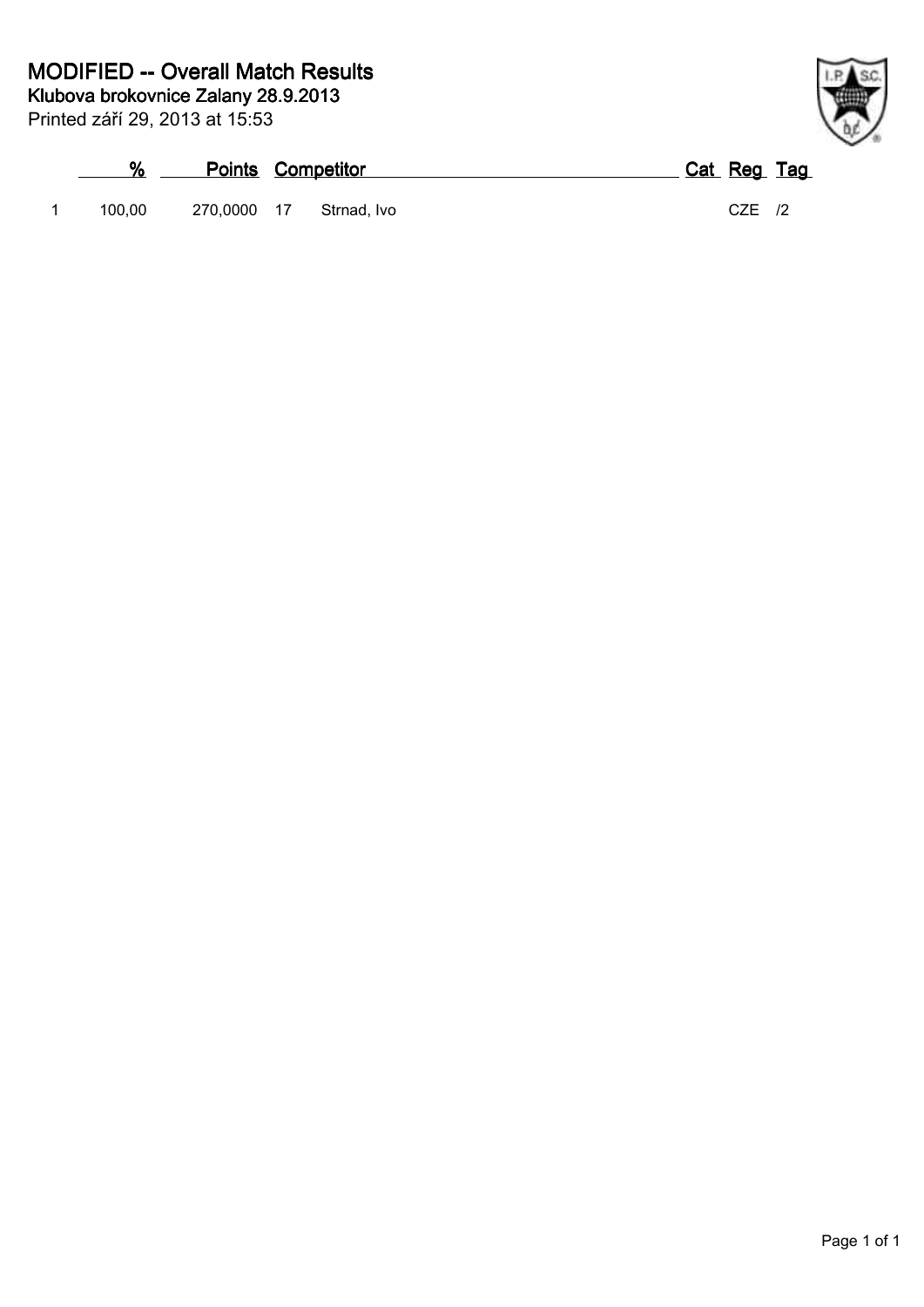|                | %               |                        | <b>Points Competitor</b> |                                        |    | Cat Reg Tag            |  |
|----------------|-----------------|------------------------|--------------------------|----------------------------------------|----|------------------------|--|
| $\overline{2}$ | 100.00<br>90,29 | 257.7560<br>232,7252 5 | -4                       | Volhejn, Ladislav<br>Volhejn, Ladislav |    | CZE<br>$CZE$ /2        |  |
| 3              | 85.88           | 221,3511               | - 20                     | Polivka, Vladimir                      | SS | <b>CZE</b>             |  |
| 4<br>5         | 85.16<br>73,97  | 219,4945<br>190,6740   | -21<br>-22               | Polivka, Vladimir<br>Hotra, Tomas      | SS | $CZE$ /2<br><b>CZE</b> |  |